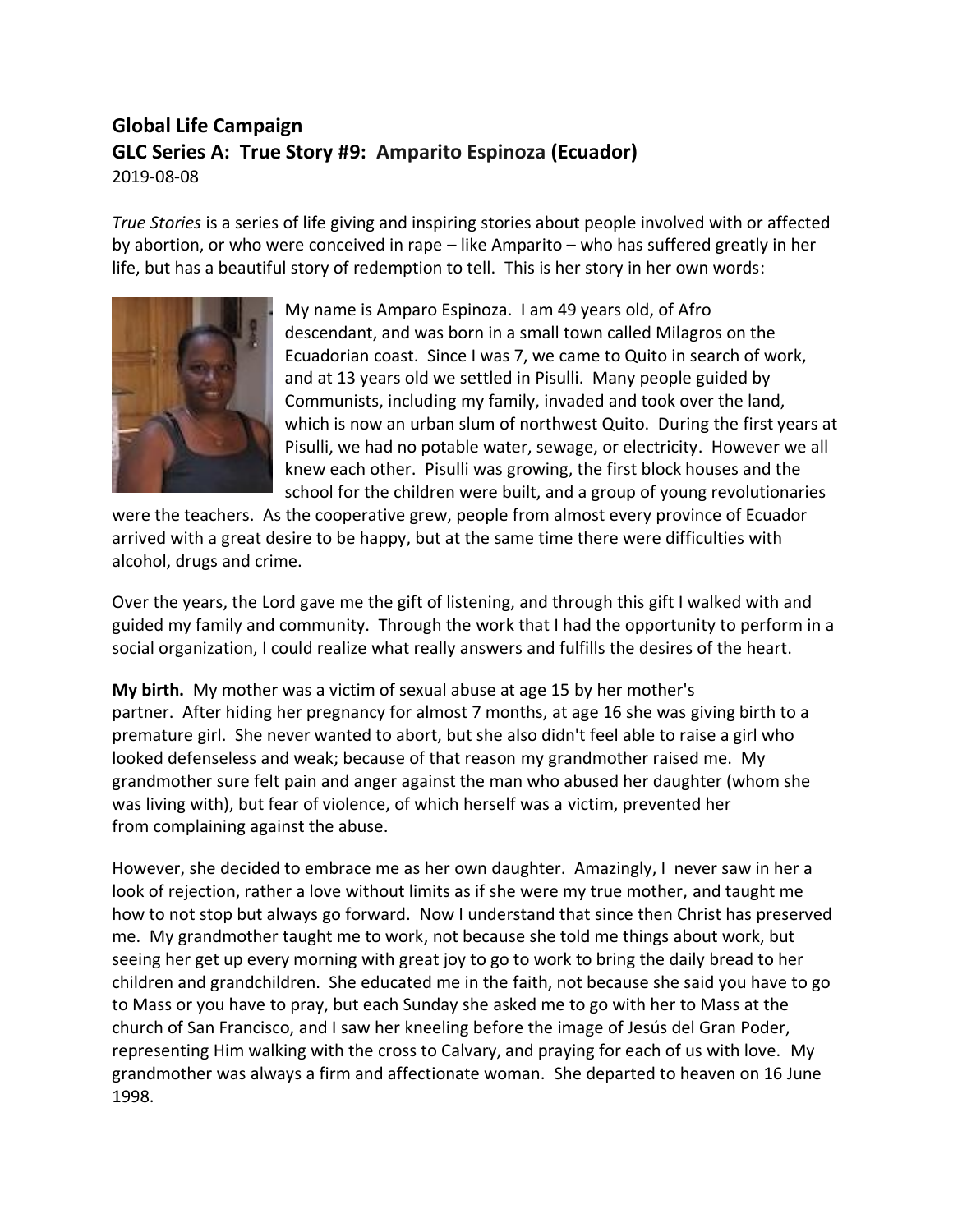That pain made me feel alone because death again separated me from someone I loved. The first time was when I lost my first daughter Estefania; she died when she was a year and four months from white death or sudden death. A few months after her death, I was pregnant again. When I was almost 7 months pregnant, the father of the child abandoned me and married another person leaving me alone. I wanted to kill myself, but knowing that I had a baby inside caused me to realize that I could not take my life because I would also be taking the life of another person inside me. My baby saved my life. The Lord never abandons us, and He also made Himself present through my grandmother who always stood by my side holding me. My second daughter Amanda (who was born 4 years before my grandmother died) is now 25 years old. But it is because of these losses that the feeling of separation from a loved one marks my heart so much.

After a few years, I believed again in the words of my daughters' father and I got pregnant with my third son (child) Anthony, when Amanda was five years old. The father of my children left me again when I was eight months pregnant, and I was left alone again even without the presence of my grandmother because a week before I gave birth she left for heaven. Now I was alone with a daughter who had to enter the first year of basic education and an unborn child. Who would help me? It seemed that I was in a dead end without anything to eat.

I started looking for a school where my little girl would start her education, as every mother wants a decent education where she not only gives her a pedagogical education but a Catholic education where she is educated in the faith with bases for life, and thus I met the Sisters of the Sacred Side (where Jesus was wounded), which little by little began to be the hand that held me. When Amanda was in the third year, I started teaching dance at their school and in that way helped a little so that our African-Ecuadorian music was known.

In February 2003, my son Anthony began to have a severe pulmonary hypertension problem, and from the moment he was admitted to the hospital, the cardiologist who checked him said that my son would not live. It didn't fit in my head that the first son who I had always wanted to have would die without me being able to do anything. I could not believe that God put death in front of me again. On 10 December 2003, Anthony departed to heaven, and this caused a wound and a void in my heart that would never be filled; whoever has lost a loved one knows what I am talking about.

During Anthony's illness and after the death of my little one, it was the Sisters of the Sacred Side who held my hand, especially one of them, sister Anna, who slowly began to be and is a great friend; she was also like a mother to me. Holding on to this friendship so as not to sink into a bottomless hole, but one day I had decided to get angry at God. I cried like never before, I screamed, I didn't want to live, I was tired of losing the people I love. I didn't want to see anybody, and I told my sister to stay with my daughter Amanda that day. I wanted to be alone after so much crying; I fell asleep, and I woke up and said to God: "What do you want from me? Why did You take my son? I know that my life and that of my children belong to You; put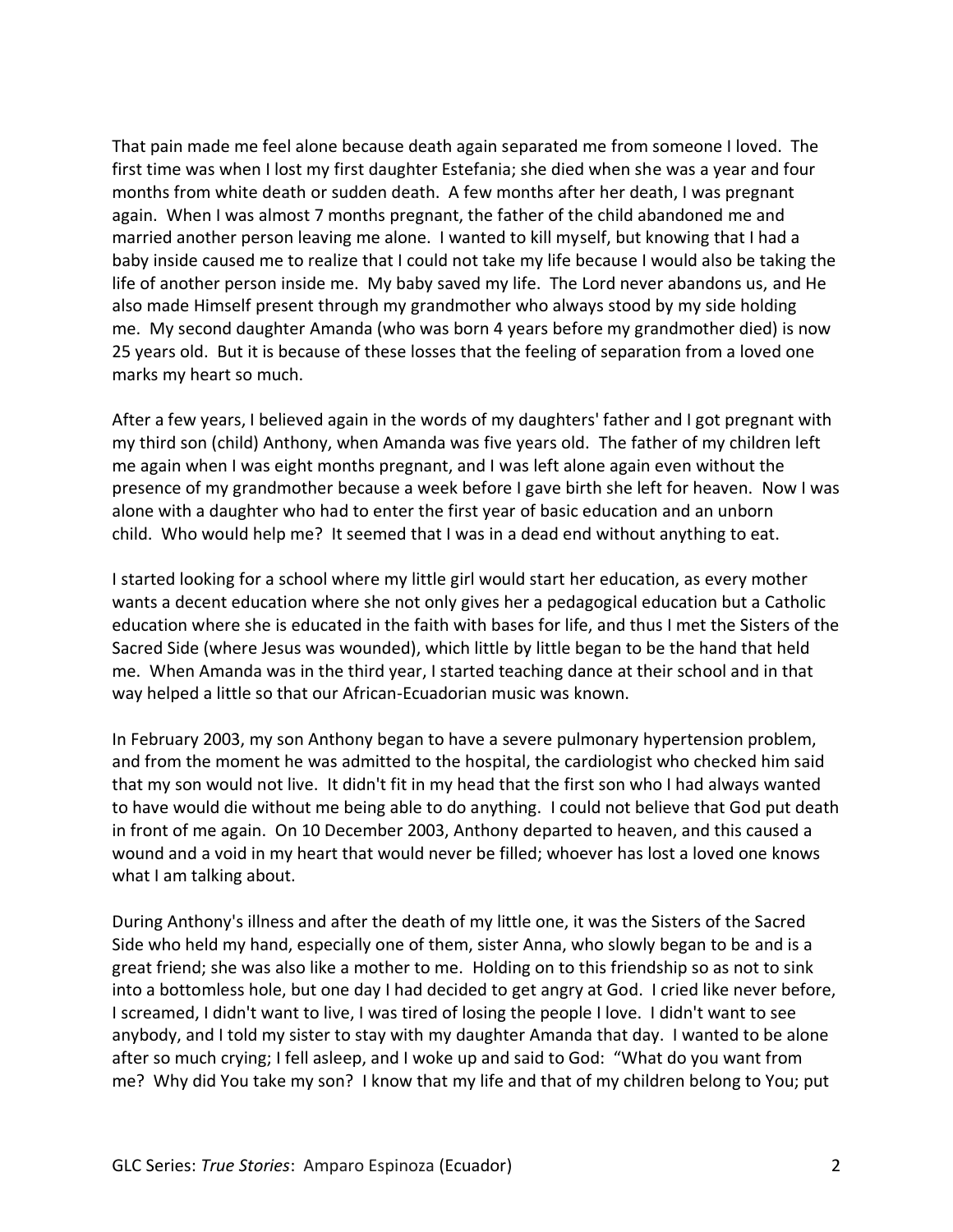me where You want, do what You want to me." In some strange way, I knew that He has had regard for my nothingness.

The next day I received a call from Sister Anna and took the call even though I didn't have the strength to get out of bed, and she told me that she had a perfect job for me with an Italian woman, and that's how I met a woman whom has such purity in her eyes that I had never seen. I began to work her in a social organization in the neighborhood of Pisulli, and little by little as I walked through the community, I started to get out of my own pain to start looking at reality and life with their sadness and joys. While I was accompanying these families, walking with and guiding them, this awakened the desire in me to resume my studies, so I finished school and learned to use the computer.

None of this would be possible if someone had not looked at me differently, taking out of me the best that I had inside. I began to be part of a reality that was generating in me a change, a look that is always in our lives. You just have to let Him in, let Him act as a potter who always has His eyes on His works, working the clay by molding and taking care of the details so that no one be lost, no matter how small their work may be. With this work with families and the fellowship of co-workers, a work that really takes care of persons, one can understand that there is always a new beginning by His infinite love.

All what I've seen happen in Pisulli in these years, to me, my family, my community is a sign of hope for all. Because of people who say yes to Jesus, this could happen.

After the visit of Pope Francis to Ecuador in 2015, in August of the same year, after 23 years without seeing my father I went to look for him. I couldn't continue to endure the pain I felt towards him. I had long felt anger over all the damage it caused to my mother, for having abused a 16-year-old girl and making her pregnant. But after hearing the Pope, something changed in me and in my heart a forgiveness was shouting to come out. I understood that I could not go without looking at my father: Who am I to judge that man? After looking for him for two days, I found him and all I wanted was to hug him and give thanks to God for the gift of life. Since then, we have a father and daughter communication.

Two years ago, I returned to the father of my children and for a year and a half we have been married in a civil marriage, and 7 months ago with the grace of God also as a sacrament in the church.

When there is someone helps you discover your own humanity, we can move forward. My grandmother, the Sisters of the Sacred Side, Stefy (from Italy), Anthony are for me the angels that He has set to heal my wounds and teach me to fly without doubts, bringing me a new word, a new hope and the opportunity to be looked at, welcomed and loved as I am; to be able to bring hope although it seems that there is no more way: there is a way and it is called Jesus. I ask to be able to serve the One who has served my life and taken my nothing to show the world that He is.

## Amparito Espinosa